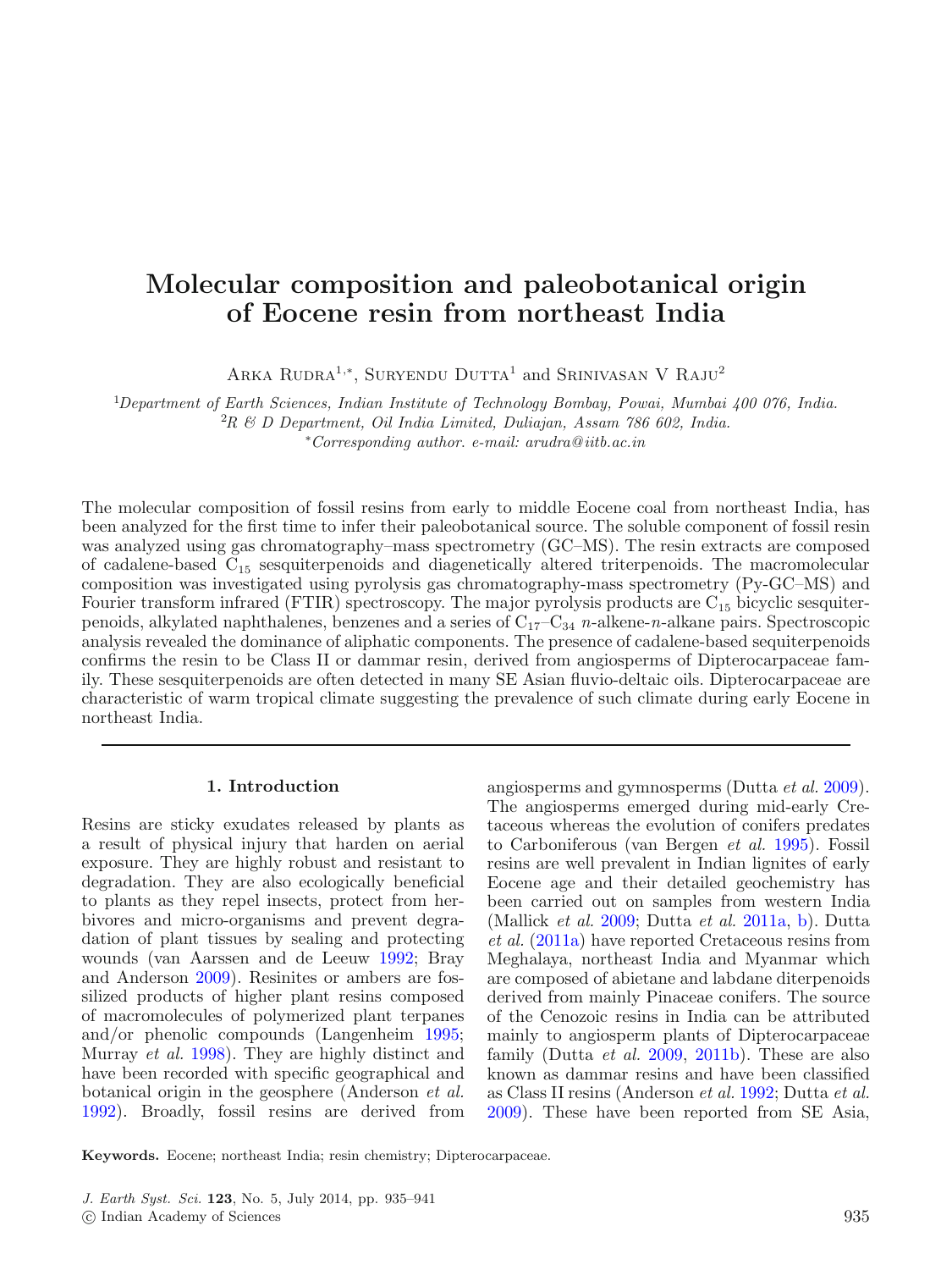central and SE North America (Anderson and Muntean [2000\)](#page-5-5). These resins are characterized by the presence of cadalene-type bicyclic sesquiterpenoids and related biomarkers. They are the source of many late Cenozoic fluvio-deltaic oils from across SE Asia including some parts of eastern India and China (Huang *et al.* [2003;](#page-6-5) Dutta *et al.* [2011a\)](#page-5-3).

The present study documents the chemical characterization of early to middle Eocene resins from Meghalaya, the first to be recorded, from northeastern India to assess their paleobotanical source, using gas chromatography mass spectrometry (GC–MS), pyrolysis gas chromatography mass spectrometry (Py-GC–MS) and Fourier transform infrared (FTIR) spectroscopy.

#### **2. Samples and methods**

# 2.1 *Samples*

The resin samples were collected from Langrin coal field, located in the Khasi Hills of Meghalaya in the northeastern part of India to assess their paleobotanical source. Fossil resin rich coal occurs in the Jaintia Group of Paleocene–Eocene age. The map of Langrin coal mine and the localized stratigraphy are represented in figures [1](#page-1-0) and [2,](#page-1-1) respectively. The coal seams are associated with Lakadong sandstone (also known as Tura Formation in Garo and West Khasi hills) and were deposited in swampy and boggy environment under rheotropic to ombrotropic conditions with periodic influence of brackish water (Mukherjee *et al.* [1992;](#page-6-6) Singh and Singh [2000\)](#page-6-7). An early to middle Eocene age was assigned to it (Behera [2007\)](#page-5-6). The resins which are embedded as lumps within the coal were carefully handpicked and dried at 50◦C for 6 h prior to analysis. The soluble part was extracted using dichloromethane (DCM).

## 2.2 *Gas chromatography–mass spectrometry*

The resin extracts were analysed by gas chromatography–mass spectrometry (GC–MS) using an Agilent 5975 mass spectrometer attached to a 7890 gas chromatograph. The GC was fitted with a DB-1 fused silica capillary column (30 m *×* 0.25 mm i.d., 0.25 µm film thickness). Helium was used as carrier gas at a flow rate of 1 ml/min. The

<span id="page-1-1"></span>

Figure 2. Localized stratigraphy of the area showing position of fossil resin rich coal.

<span id="page-1-0"></span>

Figure 1. Location map of Langrin coal mine (modified after Behera [2007\)](#page-5-6).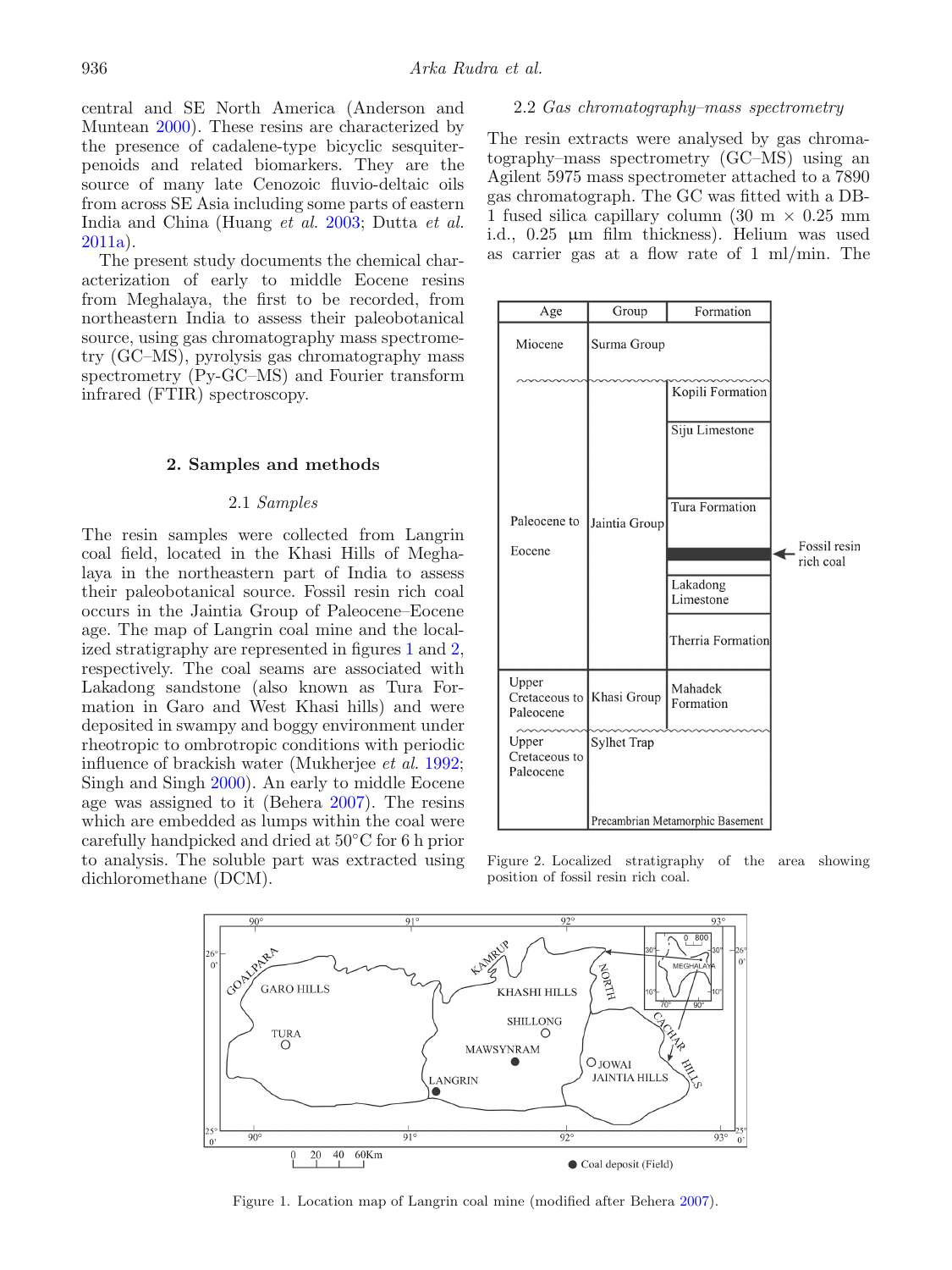ion source was operated in the electron ionization mode at 70 eV. During analysis, the temperature of GC oven was initially held at 40◦C for 5 min and then increased to 310◦C at 4◦C/min and finally held for 5.5 minutes. The samples were dissolved in dichloromethane and injected by autosampler in pulsed splitless mode. Peaks were identified based on GC retention time and mass spectra which were compared with published literatures and MS libraries. Chromatograms and mass spectra were processed using Chemstation software.

# 2.3 *Pyrolysis-gas chromatography–mass spectrometry*

The resin samples were pyrolyzed at 600◦C for 5 minutes using a temperature programmed pyrolyzer (Double Shop Py-2020iD) coupled directly to a Thermo Finnigan gas chromatograph (GC) with a Trace BSQ mass spectrometer (MS). The GC was equipped with a 60 m fused silica capillary column with an inner diameter of 0.25 mm. An initial oven temperature of 35◦C was set and then ramped to 100◦C at 25◦C/min. Subsequently the temperature was ramped from  $100\degree C$  to  $310\degree C$  at  $2\degree C/\text{min}$ . The MS was operated in electron impact mode at ionization energy of 70 eV and a source temperature of 200◦C. Full scan mass spectra were recorded over a mass range of 50–500 Da. Peak assignments were based on correlation of GC retention time and mass spectral data to published literature and MS libraries. Chromatograms and mass spectra were processed with Xcalibur version 2.1.

#### 2.4 *Fourier transform infrared spectroscopy*

FTIR spectroscopic analyses from 4000 to 400  $\text{cm}^{-1}$ were performed in transmission mode with focal plane array 128 *×* 128 using Vertex 80 model operated by Opus software with a single point detector range 7500–450 cm−<sup>1</sup> guided by KBr beam splitter. The analysis area was  $128 \times 128$  in 2D format on the sample plane  $300 \times 300$  m. The sample stage was temperature controlled and spectra were obtained for an area by co-adding up to 32 scans with a spectral resolution 4 cm<sup>-1</sup>. Peak assignments were based on published literature, e.g., Mallick *et al.* [\(2009\)](#page-6-4) and Dutta *et al.* [\(2013\)](#page-5-7).

#### **3. Results**

## 3.1 *Gas chromatography–mass spectrometry*

The total ion chromatogram (TIC) resulting from GC–MS of Langrin fossil resin is shown in figure [3.](#page-3-0)

The major compounds identified from the resin sample are  $C_{15}$  bicyclic sesquiterpenoids (table [1\)](#page-3-1).

The resin sample from Langrin coal contains cadalene (4-isopropyl-1,6-dimethylnaphthalene MW 198), as the most abundant peak and methyl ionene (MW 188), as the second most abundant peak. The compounds with relatively higher abundance comprise pristane (MW 268) and  $4\beta$  (H) eudesmane (MW 208). Other compounds present in low abundance include ionene (MW 174), dihydro $ar$ -curcumene (MW 204),  $C_{16}$  homodrimaene (MW) 222), calamenene (1,2,3,4-tetrahydrocadalene; MW 202) and 5,6,7,8-tetrahydrocadalene (8-isopropyl-2,5-dimethyl-1,2,3,4-tetrahydronaphthalene; MW 202), as well as several naphthalene derivatives, such as trimethylnaphthalene (MW 170) and tetramethylnaphthalene (MW 184). Compounds with peaks at higher retention times (MW 394– 408 Da) are attributed to angiosperm derived triterpenoid precursors. Most of them are derived from α-amyrin and β*-*amyrin and are diagenetically altered.

# 3.2 *Pyrolysis-gas chromatography-mass spectrometry*

The selected ion chromatogram from the Py-GC– MS of the resin is shown in figure [4.](#page-4-0) The major products identified from Py-GC–MS are bicyclic sesquiterpenoids such as cadalene (4-isopropyl-1,6 dimethylnaphthalene; MW 198), calamenene (1,2, 3,4-tetrahydrocadalene; MW 202), methyl ionene (MW 188), dihydro-*ar* -curcumene (MW 204), ionene (MW 174) and 5,6,7,8-tetrahydrocadalene (8 isopropyl-2,5-dimethyl-1,2,3,4-tetrahydronaphthalene; MW 202). Several alkylated benzenes and methylated naphthalenes such as trimethylnaphthalene (MW 170) and tetramethylnaphthalene (MW 184) were also relatively abundant in the pyrolysis products of the resin. In addition, a series of  $n-C_{17}-n-C_{34}$  alkene–alkane pairs are identified which probably could be related to the coal within which the resin was embedded.

#### 3.3 *Fourier transform infrared spectroscopy*

This technique gives information about the vibration and rotational modes of motion of the bonded atoms in a molecule and is used for the identification and characterization of functional groups. The FTIR spectrum of fossil resin is shown in figure [5](#page-4-1) and the corresponding band assignments are enlisted in table [2.](#page-5-8) The spectrum is characterized by intense bands between 3000 and 2800 cm−<sup>1</sup> indicating dominant aliphatic CH*<sup>x</sup>* stretching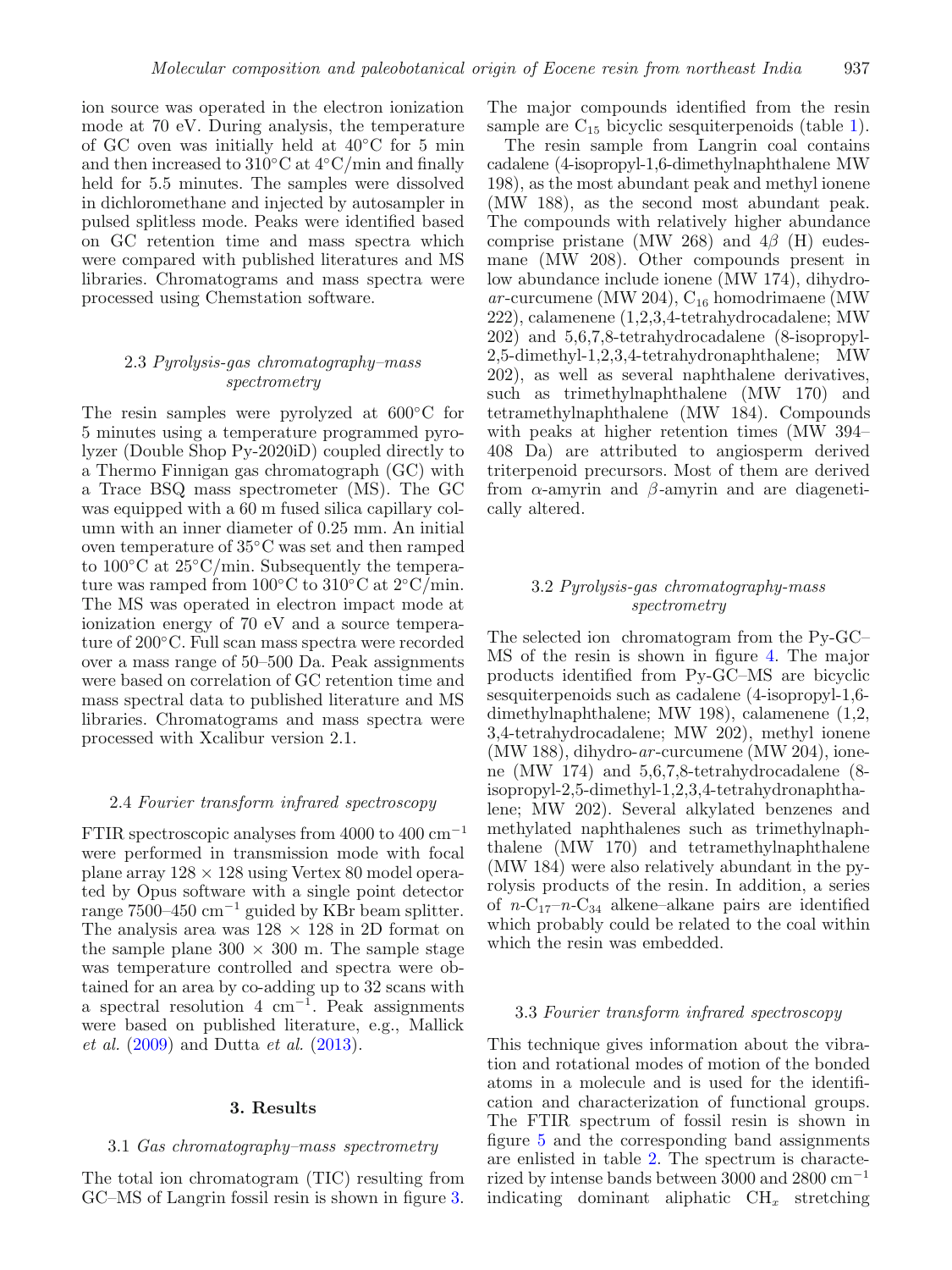<span id="page-3-0"></span>

Figure 3. Total ion chromatograms resulting from GC–MS of Eocene resins from Langrin coal field, Meghalaya, northeast India. The identification of the numbered peaks is listed in table [1.](#page-3-1)

<span id="page-3-1"></span>Table 1. *Major compounds identified from the GC–MS of Eocene resins from Langrin coal field, Meghalaya, northeast India.*

| Peak           | Compound name                             | Molecular<br>weight |
|----------------|-------------------------------------------|---------------------|
| 1              | Unknown $C_{14}$ bicyclic sesquiterpenoid | 194                 |
| $\overline{2}$ | Unknown $C_{15}$ bicyclic sesquiterpenoid | 208                 |
| 3              | <b>Ionene</b>                             | 174                 |
| 4              | $4\beta$ (H) Eudesmane                    | 208                 |
| 5              | $Dihydro-ar-curcumene$                    | 204                 |
| 6              | Unknown compound                          | 188                 |
| 7              | Methyl ionene                             | 188                 |
| 8              | Calamenene                                | 202                 |
| 9              | Homodrimane                               | 222                 |
| 10             | Trimethyl naphthalene                     | 170                 |
| 11             | 5,6,7,8-Tetrahydro cadalene               | 202                 |
| 12             | Cadalene                                  | 198                 |
| 13             | Tetramethyl naphthalene                   | 184                 |
| 14             | Pristane                                  | 268                 |
| #              | Contamination                             | 429                 |

vibrations where asymmetric and symmetric stretching vibrations are evident at 2950 and 2867 cm<sup>-1</sup> respectively. The broad absorption peak at 3432 cm−<sup>1</sup> is due to hydroxyl stretching. The absorption at 1456 cm−<sup>1</sup> suggests symmetric bending of  $CH<sub>2</sub>$  and asymmetric bending of  $CH<sub>3</sub>$ . Evidence of a symmetric deformational vibration of  $CH<sub>3</sub>$  is recorded at 1376 cm<sup>-1</sup>. Less intense absorptions at 1705 and 1627  $\text{cm}^{-1}$  can be attributed to carbonyl/carboxyl C=O stretching and aromatic C=C ring stretching vibrations respectively. From the FTIR data it can be inferred that the fossil resin was enriched with aliphatic compounds which are probably derived from the cyclic chains of  $C_{15}$ bicyclic sesquiterpenoids.

# **4. Discussions**

Anderson *et al.* [\(1992\)](#page-5-1) had classified resins into four classes based on their original structural character and composition. Class I resinites constitute polymers of labdatriene carboxylic acids, e.g., Baltic ambers. Class II resinites constitute polymers of sesquiterpenoids, e.g., dammar resins. Class III resins contain basic polystyrene structure, e.g., Storax and Class IV resins contain cedrane (also a sesquiterpenoid) based structure composed of non-polymeric units, e.g., Moravian resins. Cadinane based resins with basic sesquiterpeniod structure are derived from Dipterocarpaceae and subfamily Mastixioideae of the Cornaceae family of angiosperms (Anderson *et al.* [1992;](#page-5-1) van Aarssen *et al.* [1994\)](#page-6-8). The Mastixiodeae subfamily is widespread in Cenozioc rocks of Europe and North America and is not reported from India and SE Asia till date (Dutta *et al.* [2011b\)](#page-5-4). The presence of C<sup>15</sup> bicyclic sesquiterpenoids along with cadalene in the studied resin suggests that these can be classified as Class II resins (Anderson *et al.* [1992\)](#page-5-1) that are derived from Dipterocarpaceae family.

In India, the oldest report of Dipterocarpaceae is from early Eocene resins from Kutch and Cambay basins, western India (Dutta *et al.* [2009,](#page-5-2) [2011b,](#page-5-4) [2014;](#page-6-9) Mallick *et al.* [2009;](#page-6-4) Rust *et al.* [2010\)](#page-6-10). The geochemical characterization of these resins has also been carried out from Miocene lignites in Kerala–Konkan, west coast of India (Dutta *et al.* [2010\)](#page-5-9) and Cauvery Basin, east coast, India (Dutta *et al.* [2009\)](#page-5-2). Khan and Bera [\(2010\)](#page-6-11) have reported fossil winged fruits of *Shorea* Roxb. (a species from Dipterocarpaceae family) in Neogene sediments for the first time from eastern India. The origin of Dipterocarps has been debated as some authors postulated that they originated in SE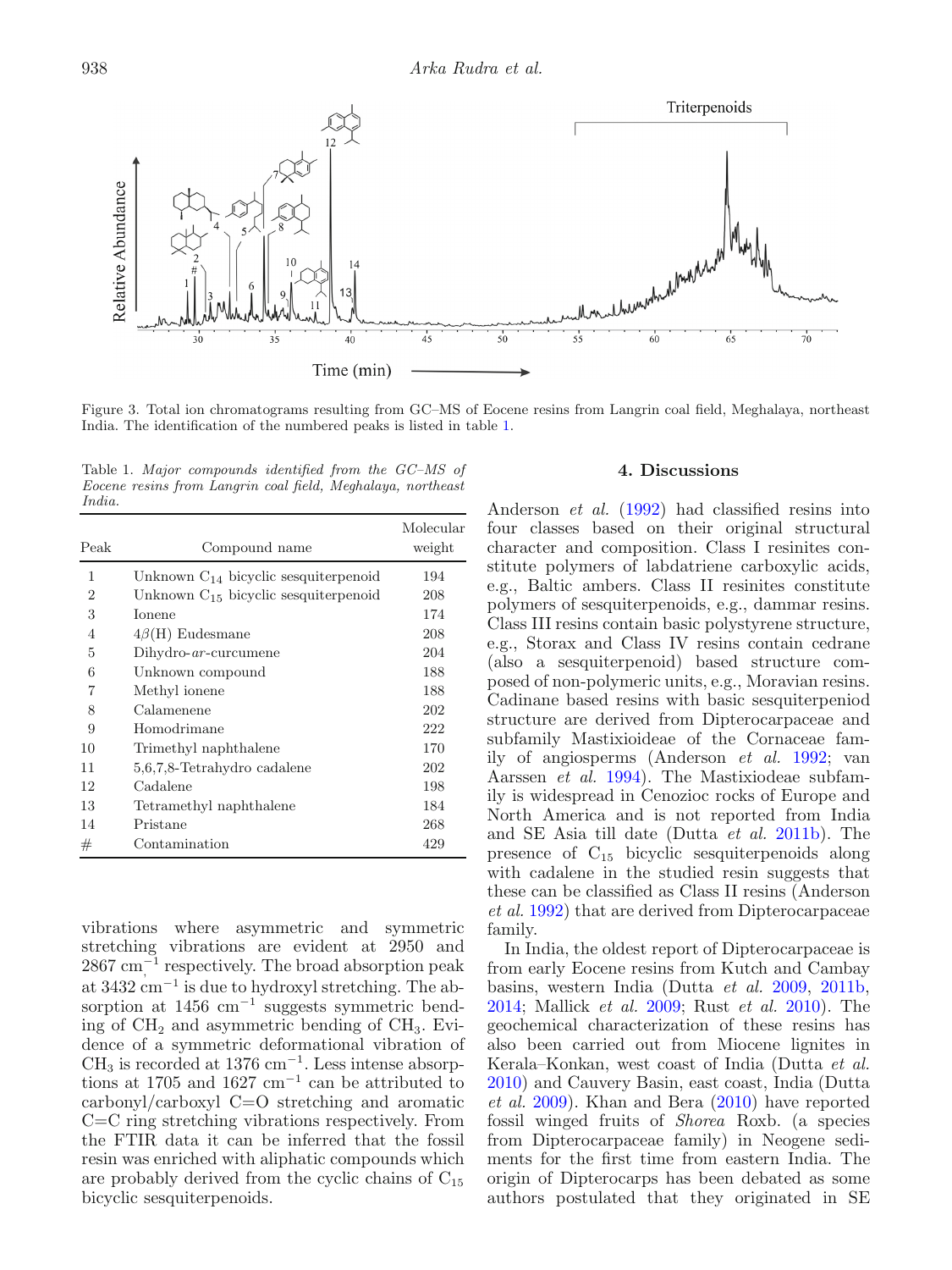<span id="page-4-0"></span>

<span id="page-4-1"></span>Figure 4. Selected ion chromatograms resulting from Py-GC–MS (*m/z* 159+119+132+173+159+123+170+187+183+169) of Eocene resins from Langrin coal field, Meghalaya, northeast India. The identification of the numbered peaks is listed in table [1.](#page-3-1)



Figure 5. FTIR spectrum of fossil resin sample of Eocene resins from Langrin coal field, Meghalaya, northeast India. Assignments of absorption bands and vibration modes ( $\delta$  = deformation;  $\nu$  = stretching; s = symmetric; as = asymmetric) are indicated in parentheses.

Asia and migrated into India when the land connection was established between India and Eurasia. This hypothesis is supported by the earliest record of Dipterocarpaceae resins from Oligocene (34–23 Ma) sediments of Borneo, SE Asia (Muller [1981\)](#page-6-12). Other authors postulated that they have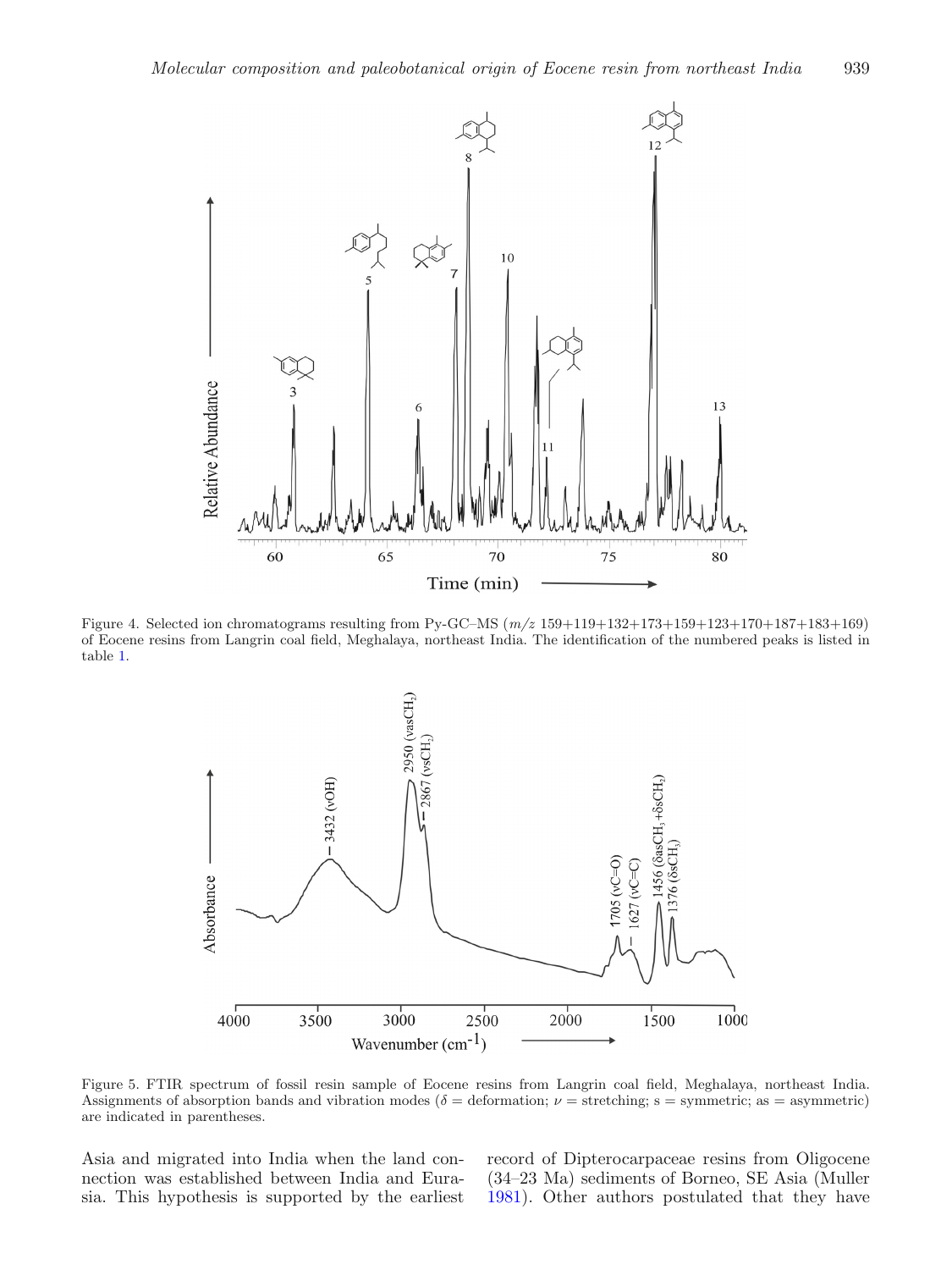<span id="page-5-8"></span>Table 2. *Band assignments of FTIR spectra of fossil resins based on Dutta et al. [\(2013\)](#page-5-7) and Mallick et al. [\(2009\)](#page-6-4).*

| Bands $\text{(cm}^{-1})$ | Assignments                                                              |
|--------------------------|--------------------------------------------------------------------------|
| 3400-3320                | $-OH$ stretching                                                         |
| 3000-2800                | Aliphatic CH stretching                                                  |
| 1710–1700                | Carbonyl/carboxyl C=O stretching                                         |
| 1625-1560                | Aromatic $C = C$ ring stretching                                         |
| 1460-1445                | Aliphatic $CH2$ and $CH3$ deformation                                    |
| 1380-1350                | Aliphatic CH <sub>3</sub> deformation                                    |
| $1280 - 1250$            | Aromatic ether $C-O-C$ , phenolic $C-O$<br>and ester $CO-O-C$ stretching |
| $1060 - 1030$            | Aliphatic ether C–O–C and alcohol<br>$C-O$ stretching                    |

originated in Gondwana, evolved in India since Paleogene (Prasad *et al.* [2009\)](#page-6-13) and have dispersed into Asia (Dutta *et al.* [2011a\)](#page-5-3) when there was land connection between Indian and Asian plates during early Eocene at *ca.* 50 Ma (Scotese *et al.* [1988\)](#page-6-14). Therefore it is possible that Dipterocarpaceae dominated and flourished in India during early Eocene. Dipterocarpaceae are generally characteristic of warm and humid climate, suggestive of tropical rainforests (Langenheim [1995\)](#page-6-1). They constitute 30% of the total area of evergreen lowland forest and 80% of all emergent floras in SE Asian rainforest (Appanah [1993;](#page-5-10) Aiba and Kitayama [1999\)](#page-5-11). Earlier reports of dammar resins of early Eocene age from western India, postulated a tropical climate (Dutta *et al.* [2011a\)](#page-5-3). The early Eocene climate was globally intense with respect to temperature, humidity and rainfall (Zachos *et al.* [2008;](#page-6-15) Prasad *et al.* [2009;](#page-6-13) Clementz *et al.* [2011\)](#page-5-12). It therefore suggests that a warm tropical climate existed during early Eocene and was supportive for the growth of Dipterocarpaceae.

#### **5. Conclusions**

The resin extracts are characterized by cadalenebased  $C_{15}$  sesquiterpenoids and diagenetically altered triterpanes. Pyrolysis products are also characterized by cadalene-based C<sup>15</sup> sesquiterpenoids along with alkylated benzenes and methylated naphthalenes. The presence of these compounds indicates that the resin can be classified as Class II or dammar resin which is probably derived from Dipterocarpaceae, a family of angiosperms characteristic of warm, humid and tropical climate. This is probably the earliest record of tropical rainforest element from northeastern India and suggests that this type of vegetation was not only restricted to western India but also existed in eastern India.

# **Acknowledgements**

Oil India Limited (OIL), Duliajan is acknowledged for providing financial support for the present research work. University Grants Commission (UGC) is also acknowledged for providing financial support to Arka Rudra. The authors thank Mr R K Bordoloi, OIL, Duliajan for analyzing the samples using Py-GC–MS. The authors are grateful to SAIF, IIT Bombay for giving access to FTIR instrument. IIT Bombay is acknowledged for providing support and infrastructure for research work. They are highly grateful to Prof. Ksenija Stojanović and an anonymous reviewer for their valuable inputs and comments. They also thank Prof. Anindya Sarkar, Associated Editor of the journal for handling the review process.

#### **References**

- <span id="page-5-11"></span>Aiba S I and Kitayama K 1999 Structure, composition and species diversity in an altitude substrate matrix of rain forest tree communities on Mount Kinabalu, Borneo; *Plant Ecol.* **140** 139–157.
- <span id="page-5-5"></span>Anderson K B and Muntean J V 2000 The nature and fate of natural resins in the geosphere. Part X. Structural characteristics of the macromolecular constituents of modern dammar resin and Class II ambers; *Geochem. Trans.,* doi: [10.1039/b000495m.](http://dx.doi.org/10.1039/b000495m)
- <span id="page-5-1"></span>Anderson K B, Winans R E and Botto R E 1992 The nature and fate of natural resins in the geosphere–II. Identification, classification and nomenclature of resinites; *Org. Geochem.* **18** 829–841.
- <span id="page-5-10"></span>Appanah S 1993 Mass flowering of dipterocarp forests in the aseasonal tropics; *J. Biosci.* **18** 457–474.
- <span id="page-5-6"></span>Behera P 2007 Volatile displacement of Meghalaya coals – A pointer to explore low sulphur coals; *J. Earth Syst. Sci.* **116** 137–142.
- <span id="page-5-0"></span>Bray P S and Anderson K B 2009 Identification of carboniferous (320 Million years old) Class Ic amber; *Science* **326** 132–134.
- <span id="page-5-12"></span>Clementz M, Bajpai S, Ravikant V, Thewissen J G M, Saravanan N, Singh I B and Prasad V 2011 Early Eocene warming events and the timing of terrestrial faunal exchange between India and Asia; *Geol.* **39** 14–18.
- <span id="page-5-2"></span>Dutta S, Mallick M, Bertram N, Greenwood P F and Mathews R P 2009 Terpenoid composition and class of Tertiary resins from India; *Int. J. Coal Geol.* **80** 44–50.
- <span id="page-5-9"></span>Dutta S, Mallick M, Mathews R P, Mann U, Greenwood P F and Saxena R 2010 Chemical composition and palaeobotanical origin of Miocene resins from Kerala–Konkan coast, western India; *J. Earth Syst. Sci.* **119** 711–716.
- <span id="page-5-3"></span>Dutta S, Mallick M, Kumar K, Mann U and Greenwood P F 2011a Terpenoid composition and botanical affinity of Cretaceous resins from India and Myanmar; *Int. J. Coal Geol.* **85** 49–55.
- <span id="page-5-4"></span>Dutta S, Tripathi S M, Mallick M, Mathews R P, Greenwood P F, Rao M R and Summons R 2011b Eocene out-of-India dispersal of Asian dipterocarps; *Rev. Palaeobot. Palynol.* **166** 63–68.
- <span id="page-5-7"></span>Dutta S, Hartkopf-Fröder C, Witte K, Brocke R and Mann U 2013 Molecular characterization of fossil palynomorphs by transmission micro-FTIR spectroscopy: Implications